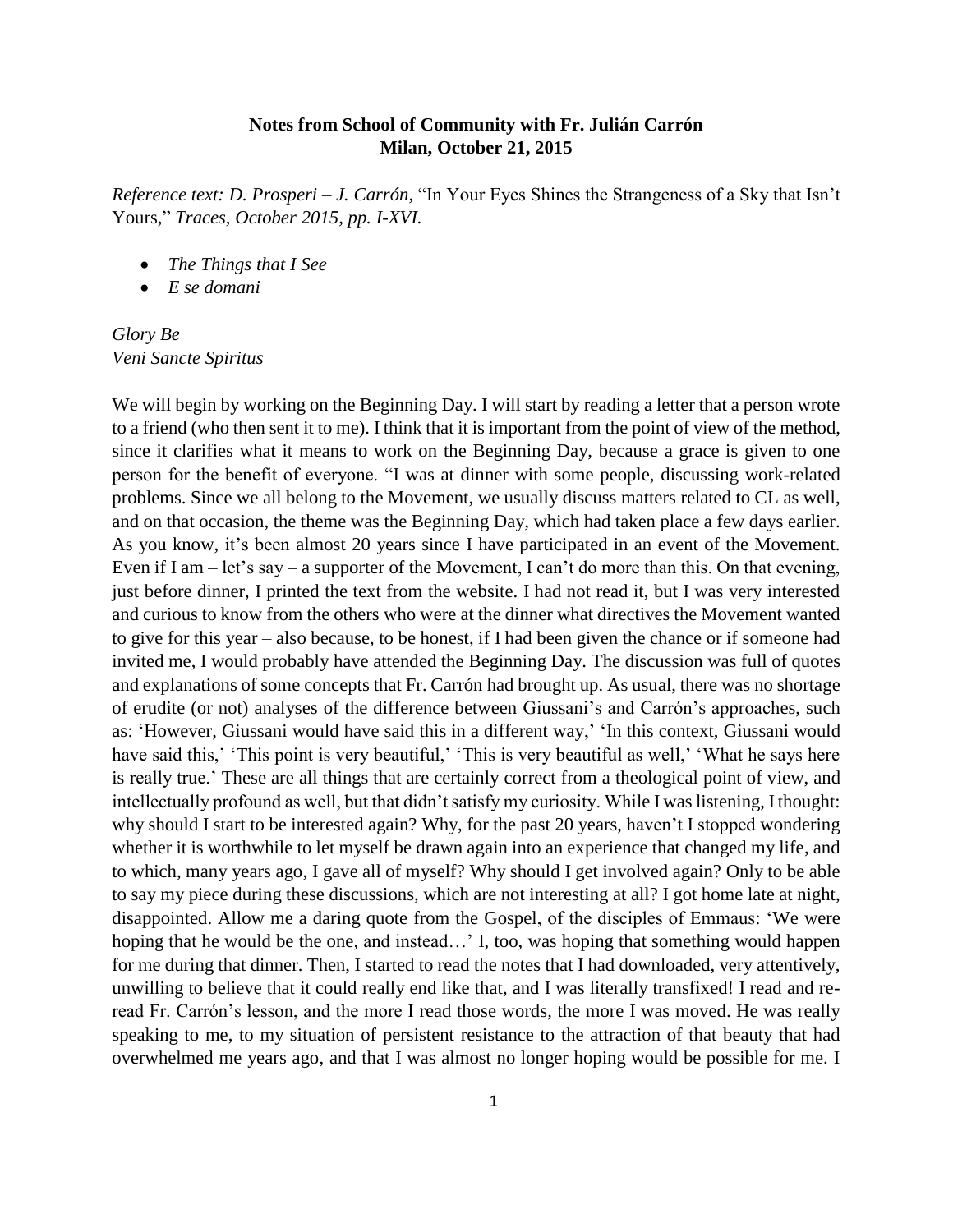don't want to risk repeating or interpreting the Beginning Day, but suddenly, finally, I started to understand, like the man born blind. I understood and I saw how simple this attraction ultimately is, how it corresponds to me, and how I can no longer deny it. It is simple. Because, as it says at one point, you cannot 'think […] that the method you imagine could be more incisive than the one chosen by God […]. We cannot […] recover with our activism what we have lost in life. This, therefore, is our responsibility: to not resist the method of God' (p. XV). It's simple – we don't have to invent anything else. Indeed, it is God's method. Forget the discussions about Carrón and Giussani, and whether this is the correct and authentic interpretation of the charism, etc. etc.! It is all there in the Beginning Day. Perhaps I am not able to repeat and explain it – reading it is enough – but everything is clear and simple. Like the man born blind, I can say, 'I know only one thing: I was blind and now I see.' I think that an attempt to summarize the entire Beginning Day could be – if you will – those beautiful closing words in Fr. Giussani's book *Decisione per l'esistenza*  [*Decision for Existence*], which have been burned into my mind from the very first days, 40 years ago, when that attraction took hold of me: 'The way of the Lord is simple, as it was for John and Andrew, Simon and Philip, who started to follow Christ, moved by curiosity and desire. In the end, there is no other way, except this curiosity full of desire, awakened by the presentiment of the truth' [now in L. Giussani, *Alla ricerca del volto umano* [*In Search of the Human Face*], BUR, Milan 2007, p. 125]." I think that this letter brings up an essential matter of method for each of us, for the way in which one works – now on this text, tomorrow on *Recognizing Christ,* the day after that on *Why the Church?* – and the way in which he faces things. What we said to each other at the Beginning Day, what Fr. Giussani insists upon, is the absolute primacy of the event of faith. I believe that no one would dare to question this point, otherwise he wouldn't be here, and he wouldn't be loyal to the initial experience that brings him here. However, once this has happened, we can change the method – as if afterward, the event were not needed to reawaken all of the attraction that causes us to participate. Disappointment (witnessed by the letter) arises because one changes the method, because one resists the method. I think that it is crucial to look at this, because it is a fundamental correction that Giussani makes to us, indicating the nature of Christianity. Without this, we can make all of the comments, but the person who is listening to us cannot help but go home disappointed: "I was hoping…" It's not enough to say, "It's like this. It's not like that." We can discuss for hours, but what is not ours to decide is what takes hold of the other person, what can correspond to the other's yearning. It happens when it happens. The event – we know this, don't we? – happens just as our friend recounts in the letter, and all of the people who participated in that disappointing dinner would be able to say the same about other moments in their lives. Because "if the event of faith […] is accepted as obvious, and everything is reduced just to explanations or dialectics or ethics […] what interest can it evoke in us?" We already said this at the Beginning Day. "It will not hold our attention, not even for a minute [an instant]. None of our attempts can produce the human newness through which Christ fascinates us and makes us interested in Him" (p. VIII). Just as it happened to Abraham: he wouldn't have been able to produce a single instant of that newness that entered into his life. Thus, it seems to me that this contribution offers us a suggestion, a confirmation of the road.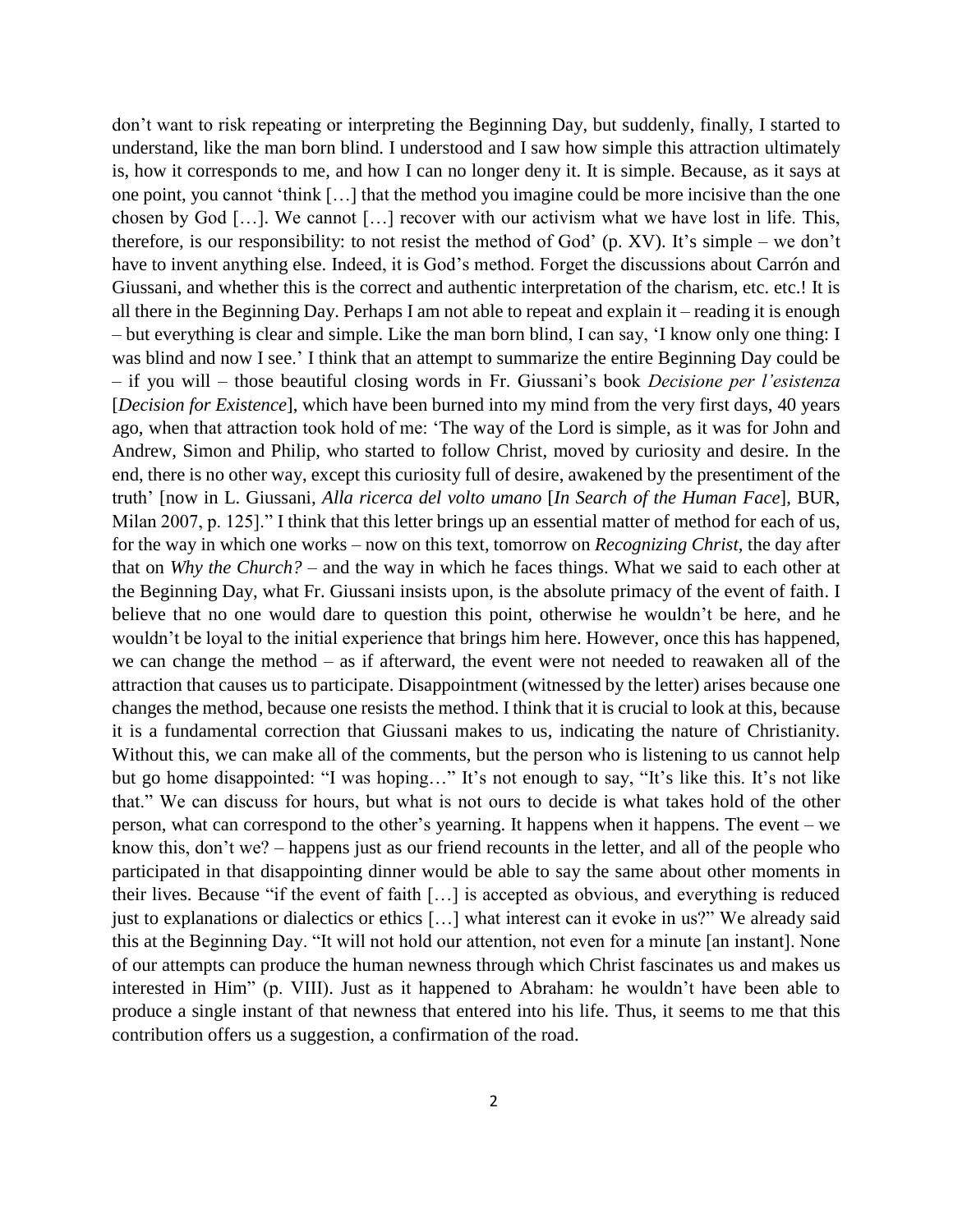## *Hi.*

Hi. What do you do in life?

*I am a musician. My question is about Kierkegaard's story of the clown and the village. Even after discussing it with my School of Community group, it is still not completely clear to me. Or better, the story itself is clear, but I don't understand its significance in connection with the first point of your lesson ("The circumstances and the form of testimony"). In addition to the story, I will quote two of your sentences: "And in order not to appear like a clown himself [Fr. Giussani], from the very beginning, he sought to show the pertinence of faith to the needs of life." Or, "He [Fr. Giussani again], someone who knew Catholic doctrine very well, had to reflect on the best way to communicate the truth, the same unchanged truth, in a context that was rapidly changing" (pp. V-VI). Therefore, after this passage, I would have summarized the challenge like this: how, or with what strategy, can I witness the truth of Christianity without looking like a clown? But I don't believe that this is the only thing that is at stake, right?* Indeed.

*In fact, I was thinking of the lives of many saints – St. Paul, for example. When he speaks in front of the Areopagus in Athens, the* Acts of the Apostles *report, "When they heard about resurrection* of the dead, some began to scoff [same verb], but others said, 'We should like to hear you on this *some other time'" (Acts 17:32). Thus, I would say that Paul, too, somehow looked like a clown. Yet, the text continues, "But some did join him, and became believers." Jesus Himself looked the* same, or worse, if in the Gospels we can read, "They stripped off his clothes and threw a scarlet *military cloak about him. Weaving a crown out of thorns, they placed it on his head, and a reed in his right hand. And kneeling before him, they mocked him [again], saying, 'Hail, King of the Jews!'" However, He went ahead and saved the world all the same. Thus, looking like a clown seems almost inevitable. Why, then, this emphasis on the character of the clown?*

Why do you think that Fr. Giussani insists that the circumstances are crucial for defining our witness? Let's be careful not to get confused. The examples that you gave from the New Testament indicate a very true point: it is always possible to refuse the truth as such. In relating with St. Paul, with Jesus, with you or with me, people can adhere or not. But before getting there,  $I - I -$  have to ask myself whether the way in which I present the truth is adequate to the people or not, as Fr. Giussani used to do. When they encountered Fr. Giussani, many who had received the preaching of the Church had already rejected it. They said it, and Fr. Giussani said it: when he went to the Berchet High School, many students were the children of Christian parents, they had participated in the life of the Church in some way, and they had given it up. So why, later on, did they feel called again by the way in which Fr. Giussani witnessed the faith? Because they perceived that this witness was more relevant for responding to their life's needs. They had already received the Christian announcement, but they no longer perceived it as relevant to life. That is why Fr. Giussani insists that all ways of witnessing are not equally relevant. Why? Because faith enters into a concrete historical context. The whole effort of the Second Vatican Council was not about changing the doctrine, but about finding a more adequate way to communicate it in a historicalcultural context that had changed. Do you understand? This doesn't mean that, even in front of the truest witness (like those of St. Paul and Jesus that you mentioned), one cannot say "no" – of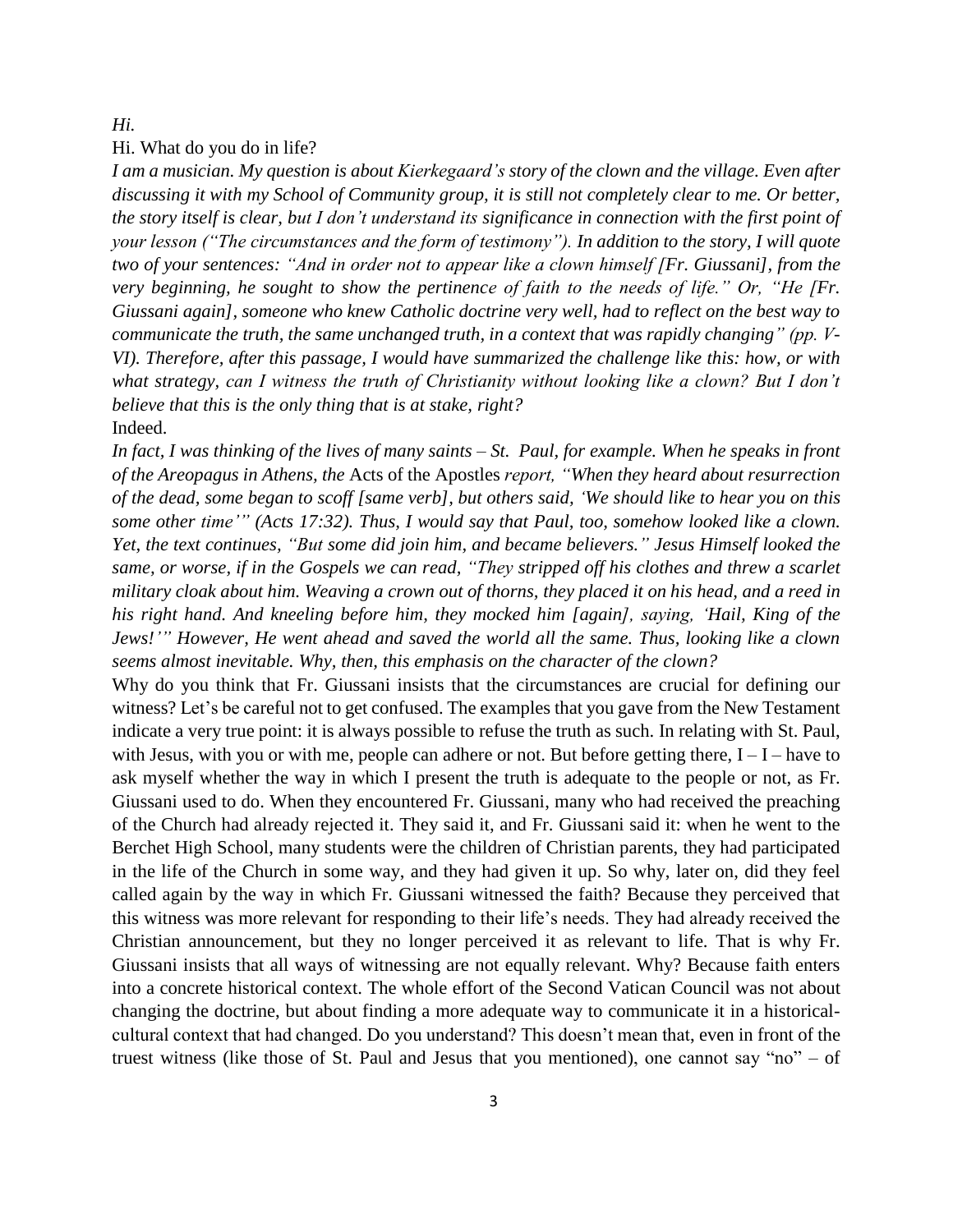course he can. Every challenge to freedom can be rejected, because it is addressed to a person's reason and freedom. However, before blaming the others because they reject it, I often wonder whether the way in which I announced it to someone else was the most adequate way. I want to be sure that they are rejecting it, not because the way in which I proposed it was inadequate, but because they are rejecting it as such, due to a free choice.

*But in that case, don't we run the risk of measuring ourselves against the success of the announcement?*

It's not a problem of measure. It's about being full of anguish for the other. Wouldn't a father want to communicate the truth to his son in a persuasive way? Or think of yourself: when you teach music, don't you want to do it in a way that awakens a passion for it in your students? How many people do you know who reject music because they were introduced to it in an obviously inadequate way? You know this perfectly well. This is the problem, and it is a real problem. The other thing is that, even if one has the best music teacher, he can still reject it. The ultimate freedom of the other is unquestionable. However, this doesn't eliminate your desire to improve, and to continue to verify your way of communicating it, in order to awaken passion in your students. Yes or no?

*Yes, thank you.*

And people understand this.

*I am a nurse. A few weeks ago, before the Beginning Day, I had some days at work in which a question kept filling my heart, a question about the meaning of the time that I spend in my ward, which demands an ever-growing portion of my life. At times, though, this question was turning into a doubt: is this the right place for me? Am I really building something? One morning, the head nurse called me in to discuss a study proposal, and before I left her office, she stopped me and said, "Wait, I have to tell you something important." In my stupidity, I thought: she must have caught me…*

You must have done something wrong!

*Exactly. Instead, she looked at me and said, "I have observed you a lot during these first months of yours here, and I have noticed one thing: when you are here, there is a different climate, we work together. Everyone, from the woman who cleans the rooms to the other nurses, to the surgeon, desires to be carried away by your love for life. And this is without you doing or saying anything in particular, also because you are the last person who joined this ward, and you obviously still have a lot to learn. What we have always painfully lacked here is teamwork. Everyone is good and prepared, but they are often unable to embrace the other. You are the gift that we were so looking for." I was speechless. In that moment, a doctor came in to ask me to do a transfusion, and in the blink of an eye, the life of the ward took over again. Impulsively, I found myself thinking: this is the measure with which You look at me; not the measure that I would use to look at myself, but the measure with which You look at me, and I am as amazed as the head nurse by what You do with my life. But it's not enough – I would like to love this woman more, I would like to love my coworkers more, I would like to love this place more. The more life is a sign that the relationship with Him is infinite, and the more I recognize Him before my eyes, the more I want Him again and even more. The witness has to coincide with this amazement before Him, and with this need to be with Him again and even more, precisely as you were describing at the Beginning Day in talking*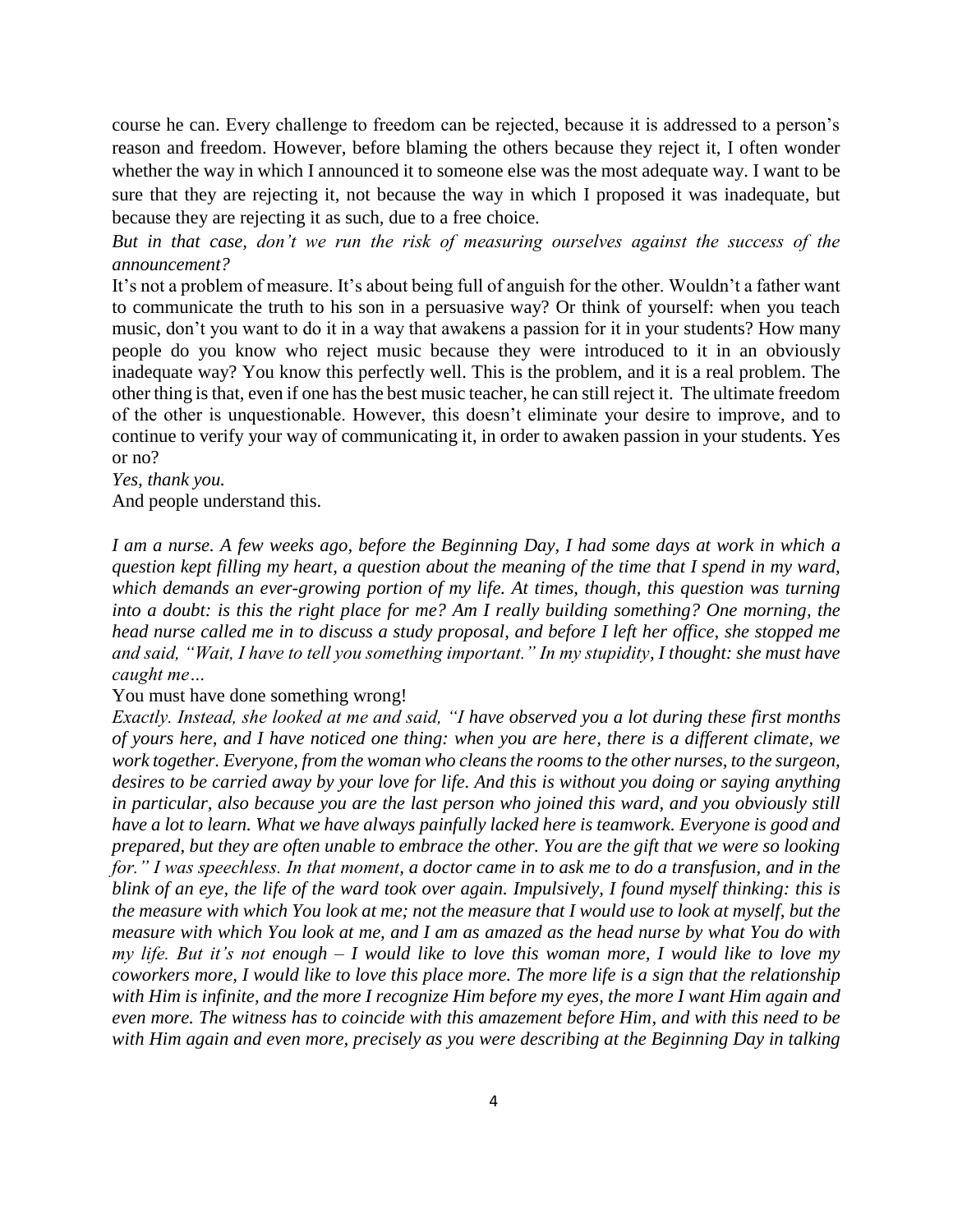*about the Apostles: not a "doing," not the right words, but letting ourselves be overwhelmed by this amazement. Because I see that this is what is making me generate, right where I am.*

This doesn't mean that you shouldn't continue to do your job, because it is precisely the way in which you work that amazes people. Witnessing is not "not doing," but rather doing the usual things differently, with the newness that looking at Him introduces into life. Then people recognize it, because, as we said before, they don't perceive you as a clown, but rather as the gift they had been yearning for. Encountering a person who lives like that – because you are the only one who knows the origin of the newness that you are carrying  $-$  is for everyone. This is how a witness takes place: it is a presence that is relevant to the needs of what the others are living.

*I would be very grateful if we could elaborate on the point that circumstances are an essential factor, fundamental for our personal vocation, because I cannot get it out of my mind. I need to understand what it means that circumstances, particularly those that are the most painful, are precious, because the Mystery calls us to Himself through them. More than a need to understand it, it is really a need to be able to accept it.*

First and foremost: to be able to look at it. Before anything else, circumstances happen. They are the way through which the Mystery calls you to respond. Good or bad, circumstances call us. For this reason, Fr. Giussani always introduced us to life by saying that life is vocation, that life is the call of the Mystery through circumstances. That is why they are the essential factor in the way in which we are called. It's not that God gives you certain circumstances, and then He calls you somewhere else. He calls you through the circumstances that He places in front of you. What are the simplest, the clearest circumstances? Those that are inevitable, because, since you didn't choose them, you can be sure that the Mystery gave them to you. The Mystery doesn't first prepare you for something that is going to happen and then give it to you. He allows an illness, for example, and then He gives you all of the time to understand its meaning. He calls you. Otherwise, we will never discover it, because no one enters into these things with his imagination, but rather because life calls him to live them. Thus, if one agrees to recognize circumstances as the call of an Other, then he can discover, not a series of ultimately faceless factors, but rather that, behind reality – and this is the first point – there is the face full of goodness of the Mystery who is calling you. You don't yet know where it will take you, it may seem "against" you, you may not be able to understand. However, because of what happened in your life, you cannot help but recognize, in living those circumstances, the Presence that is giving them to you. This opens "new processes," as the Pope says, it opens the journey. Faith doesn't spare you the relationship with reality, faith gives you the companionship of Christ present in the companionship of the Church to help you to discover the meaning of what you are living. This is crucial. What does it mean for you in this case? That the more circumstances hurt you, the greater the disproportion that you feel, the more you are called to recognize the Mystery who is giving them to you, and who allows you to live them in a human way. Who would be able to live the deepest wounds – as you said – without the companionship of an Other? And how do you discover this? Through circumstances, because it is when life corners you that you have the possibility – nothing is automatic – to open yourself to the Mystery who also makes Himself known through this. Through a You.

*As I wrote to you, if there is something that I instinctively cannot stand, it is hearing songs that were written for a man or a woman being interpreted with a "higher" meaning.*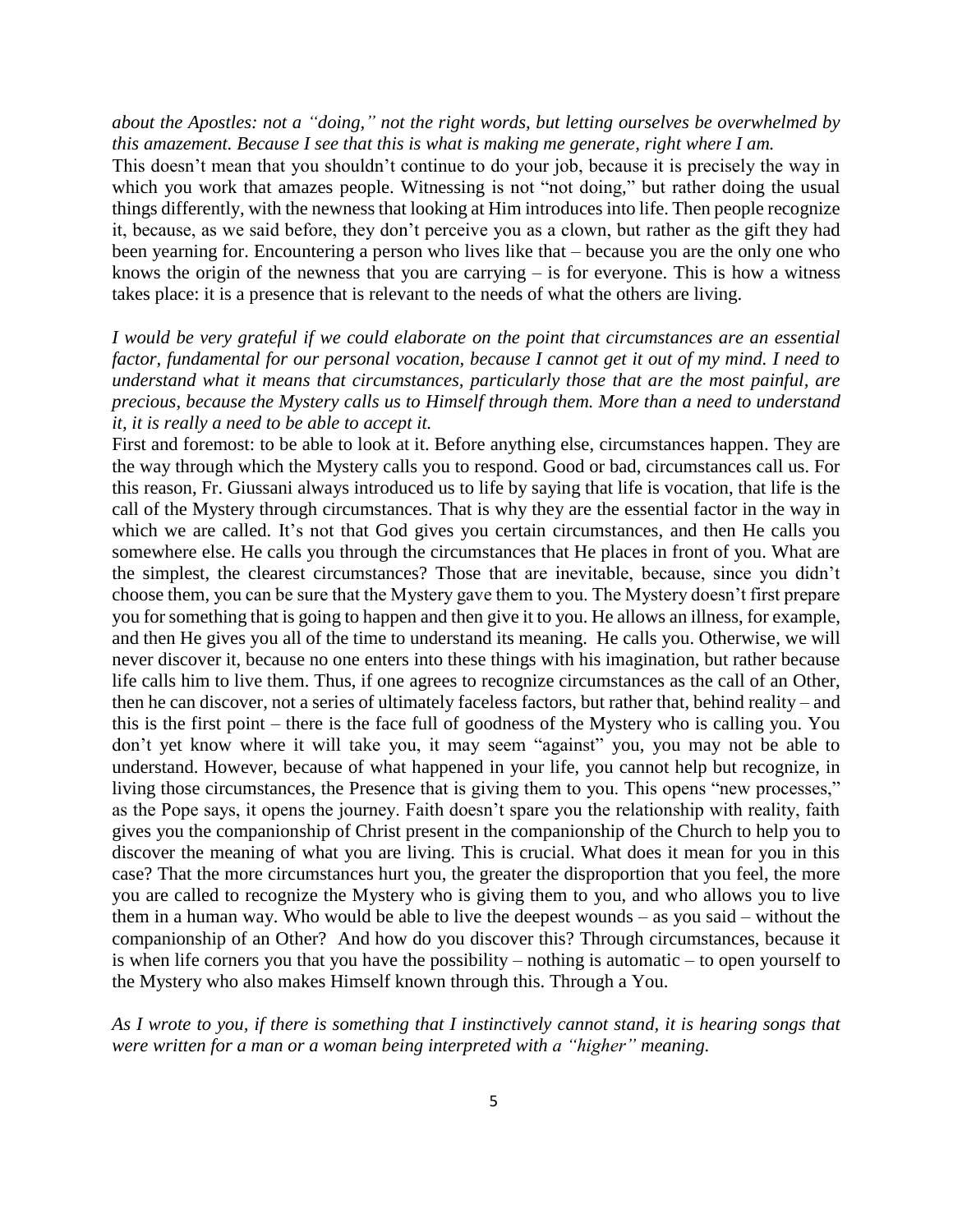No, no, no! I want to explain this well. They are not transposed onto something else. I ask that they be sung in order to explain – and then you can go on with what you wanted to say – that, already at the basic level of our life, we have the very clear perception that the presence of a "you" (lower case "y") is not something that hinders the autonomy of the "I," but rather makes it more itself. We already know this at the elementary level of human experience, well before God becomes a You that we can encounter. I do not ask that *La mente torna* [*The Mind Returns*] be sung so that you immediately think of Christ. No. I ask that *La mente torna* be sung so that you think, first of all, about what we sing. Because we live in a mentality in which the person is closed in himself, conceived of in an individualistic way as total autonomy, without ties. On the contrary, we need to start seeing that, in the common experience, everyone recognizes that "I am not, when you are not there." If this already happens in the common experience, then imagine when the problem of living starts to get bigger and life becomes more pressing.

*And the Beginning Day starts with that kind of song, just like tonight…*

Tonight, too – it was for you!

*Then, I immediately react by feeling a little uneasy, and I think: what a fascinating experience Battisti and Mogol had in writing these things for a woman – this is a concrete, real, and desirable experience. Instead, thinking of a You with a capital "Y" seems like "less." Then the Beginning Day went on, and I very quickly set aside this sense of discomfort; I listened, I was there with some of my friends, I was struck by many things that you said, and therefore everything went well, I was very happy. When I started to work with my School of Community and we went over the text, I felt that uneasiness again, and I thought: why does a You seem like something less to me? Recalling the example of the clown, I felt a little like a clown to myself, as if my experience of faith were not believable (not even for myself!). This is my question. The first answer that I thought of is a rather silly proverb, which doesn't even say exactly what I mean, but it came to mind: better an egg today than a hen tomorrow [a bird in the hand is worth two in the bush]. Besides the fact that it doesn't reflect exactly what I think, it made me think immediately – this point about today and tomorrow – that for me, in any case, the You is not a Presence today.*

Recognizing this is already a step. The first point is to leave this uneasiness open and start to have the freedom to look at it, as you did today. If you continue to leave this question open, without setting it aside, then we will see what you will discover. Because the more a question is alive, the easier it is to recognize the answer. If you want a suggestion – start to examine your life, looking back at when you had the experience of a "you" that created an opening toward the You. In fact, we see in the Gospels that the encounter with Jesus often made people open to something else. They saw a miracle and they said, "We are grateful that God…" Why did they think of God if they had only met a human "you"? There are moments in life when that "you" carries something so overabundant that you cannot put it off to the future; it is so present in the experience that you are having that you are helped to recognize it. We are often not aware of this. Why? Because we take everything for granted. Many of the things we that tell each other every day – for example, as we just heard, the amazement of the coworkers in front of a different presence at work – demonstrate an overabundance that the others see. They may not recognize the You immediately, but they cannot help but recognize a difference that is the sign of this You. How can the Mystery express Himself in a way that can be recognizable in a present experience without having to do mental gymnastics? Through the overabundance that appears in a human experience. But we often start to reduce things as we listen to them. That is why, afterward, when we face a claim like that of the You with a capital "Y," it seems to us like a fairytale, as Fr. Giussani says. Therefore, I quoted his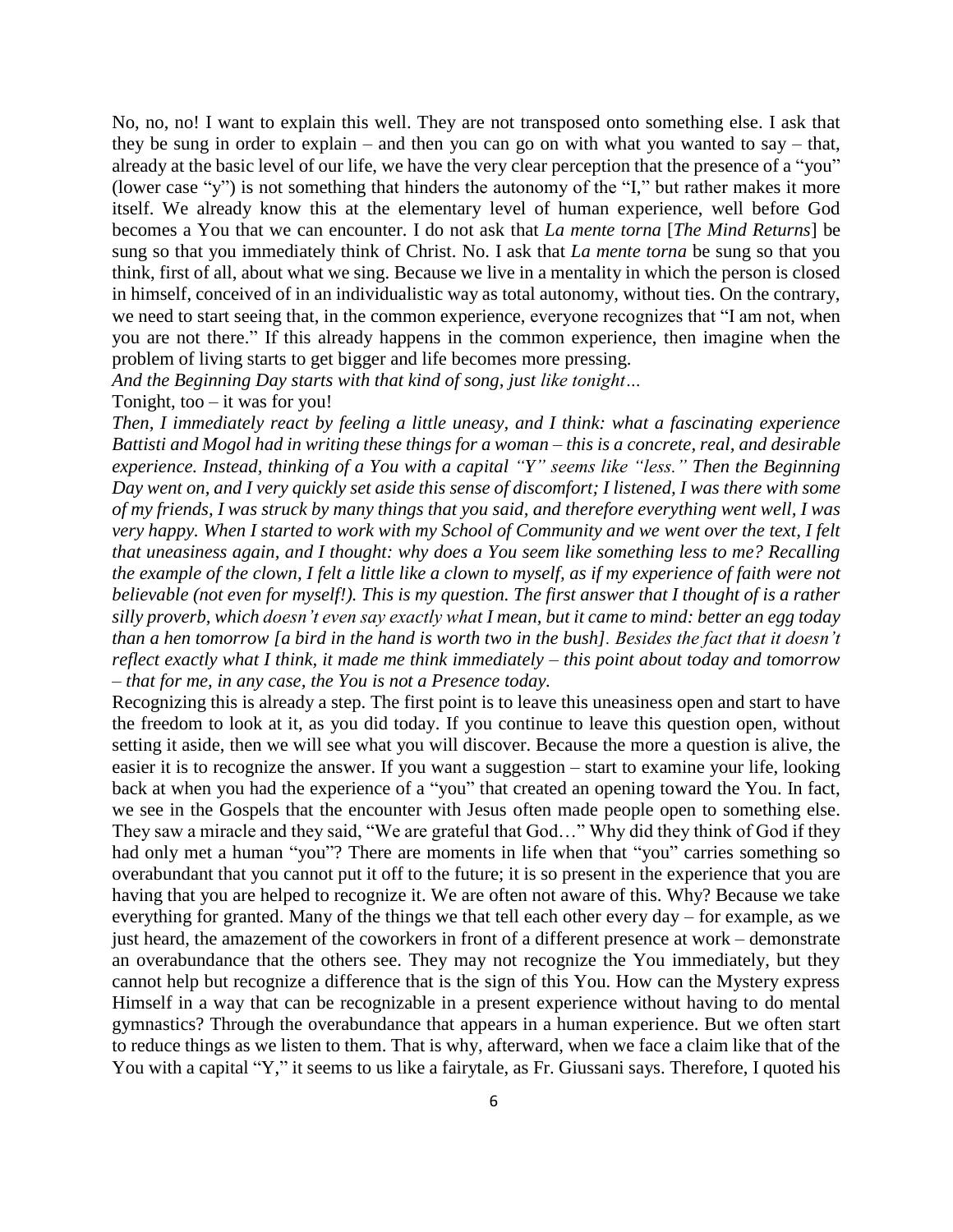words: "When you wake up in the morning, when you have difficulties or disappointments, anxiety or obstacles, the image of an Other [with a capital "O"] who accompanies [your life] […], who reaches all the way down to you [just as you are] to restore you to yourself, is like a dream" (*Alla ricerca del volto umano* [*In Search of the Human Face*], op. cit., p. 27). Thus, recognizing the uneasiness is the first step, because this is the problem of faith, as you said. This is the main reason why we are together: to help each other to recognize this You. This is the same thing that is expressed by another question that many people asked me: What educates memory? As a university student told me a few weeks ago, "I had to stop and look at what was happening." It seems to me like the secular definition of what we are used to identifying with the word "memory" (often filing it away as "already known"). To stop and see, deep down, what is present in the experience that we are having, in the relationships that we have, in the things that we tell each other as a witness; to stop and look, without replacing this looking with our abstract thoughts. No. We have to look at what is happening, like the first letter that I read this evening said: before I couldn't see and now I can. Then, I start to see what is present, I don't have to invent it, nor do I have to do mental gymnastics in order to think of it. It exists! But it often eludes me. That is why the work of memory is necessary: stopping and looking. This is the work of memory: stopping and looking. I ask you: how much time do you dedicate to this work? Who is amazed when he stops and looks? Without this work, everything disappears, and the things that we are told don't increase our awareness of the concreteness of this You. Then, when the time of trial comes, we notice that everything else seems more concrete than this You! Think of the disciples: was everything else in their normal human experience of life more concrete than that human difference that they were seeing when they were with Jesus? Don't we have the same difference in front of us constantly, and among us on many occasions? Or do we imagine it?

*I am the father of four children. The youngest, who is four years old, was born when I was 50, so a beautiful gift. For us, it was a surprise that threw us off-balance from the very beginning, requiring daily effort, but it is definitely also a daily gift. On a normal day, tiring and full of various concerns, our little one asked my wife to play with her. My wife was busy doing something else, but, making an effort to get away from what she was doing, she sat down next to her and started playing, all the while thinking of the problems that always arise in a family of six. At one point, our daughter said, "Mom, can you take care of me with a happy face?"*

She does not settle for anything! Do you see? This is the point. Children recognize it right away – anything but dolls without a brain! Their detector works from the very beginning!

*My wife, who up to that moment had felt that she had a clear conscience because, in spite of everything, she was able to give some time to everyone, including the youngest, was taken aback by the question. As you say, we were immediately decentered and amazed. That evening, that question changed us, it literally changed our way of being with her, as well as with our other children. In her own way, our little one had expressed my need, too – and I am convinced that this is also everyone's need, as you tell us. It is really like this: witnessing doesn't mean becoming a better person – anyone who knows me is aware that I always fail in this respect – but it is being happier, or more joyful, as the Christian tradition would say more correctly. This also causes me to understand that it's not something that depends on my doing, but it is a being, a gift. I wouldn't be able to make myself happier for a single second. This comes from an overabundance, from something that comes before. It is being happy because one recognizes a gift. It is something structural, it is what I am. It is not guaranteed by superstructures that help the "doing," but that,*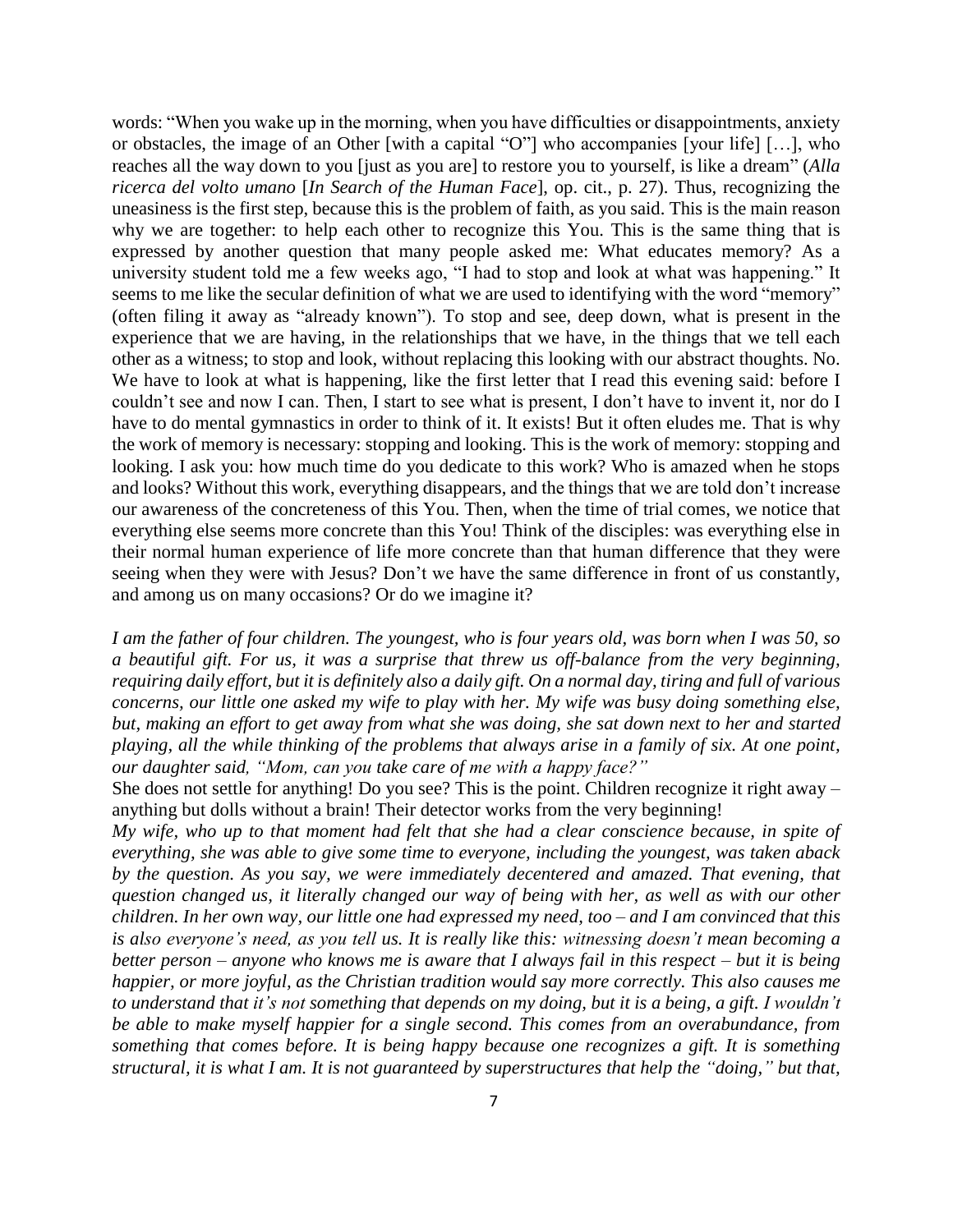*in any case, don't make you happier. As you have been saying lately, this episode caused us to experience first-hand that witness is born of a freedom that finds something so fascinating that it makes one want to move from his lethargy, from boredom, and also from the feeling of having a clear conscience. It comes from a You who makes one passionate about his own "I," a You who makes my "I" fascinating to myself, first of all.*

Thank you. "This comes from an overabundance." It is this overabundance that witnesses to the presence of an Other, because we can't help but recognize that we are not giving it to ourselves, that we do not produce it. It is a gift, and the others recognize it. Someone was telling me that one of his children had been to a conference in the U.S. and, as soon as he arrived, one of the people there asked him, "Do you belong to CL?" "Yes, how did you know?" "Because you people are always glad." People do recognize this difference right away, this overabundance, which is obviously present, not because we are good, but because of a presence that testifies to the You through a way of being in reality that would otherwise be impossible. People who meet us "find something so fascinating that it makes one want to move from his lethargy." Morality is born from this. One starts to desire to become active, to engage with things, to change.

*I am starting my last year of college, and little by little, I am discovering how different a year can be depending on how I face reality. It is really a time of transition. I see my best friends graduating and getting married, and suddenly the daily relationships that were present before are no longer there. I have also started to really wonder what makes the gestures in which I almost automatically participate new and meaningful. I came to the Beginning Day, and I felt terribly jealous of the protagonists in the examples that you were recounting. I glimpsed an exceptionality that made me desire to have such simplicity of heart. Thus, I started and I am continuing to work on the text of the Beginning Day, precisely in order to better understand this exceptionality that, after years in the Movement, has filled me once again. I could quote all of the passages that I found meaningful recently, but I was particularly struck and challenged by this: "When we complicate life and experience the relationship with reality like a form of violence, it is not […] because everything is mistaken or bad. No, no! The problem is that the You is missing, that You that makes possible for everything – everything! – to become friend" (p. XI). This seeking the You as the central point has concretely clarified what is asked of me, triggering in me the desire to see the signs of His presence in the flesh, in what exists, with those who are still at the university, with those in front of me. I felt personally called right there, as if, in that moment, Jesus wanted to make me walk precisely there. In the past few days, I was introduced to a freshman who didn't know the Movement and had just moved to my town. We had a long talk, and at the end of our conversation, I invited her to School of Community, because I was struck by the enthusiasm that she had in doing everything. At the end of the meeting, she came to me and said, "I don't ever want to leave this, because I feel like the protagonist of a vast history." She decided to follow me everywhere, she started charitable work with me, and she was the first to register for School of Community, because she is grateful for the encounter that she had. If I think back to how I started the year, I realize how God's method is really much more suitable than mine. By entrusting myself to His work, I rediscovered that, in answering my questions and my fears, He – unlike me – does not support my reasoning, but rather imposes His greatness through some facts (like the encounter with this girl). Through this girl's enthusiasm, I recovered the enthusiasm to begin again. Through her eyes, I rediscover the greatness of the history that I have encountered every day, and what a great help it is for my life. This is increasing my understanding of the value of the witness that you are proposing to us. I*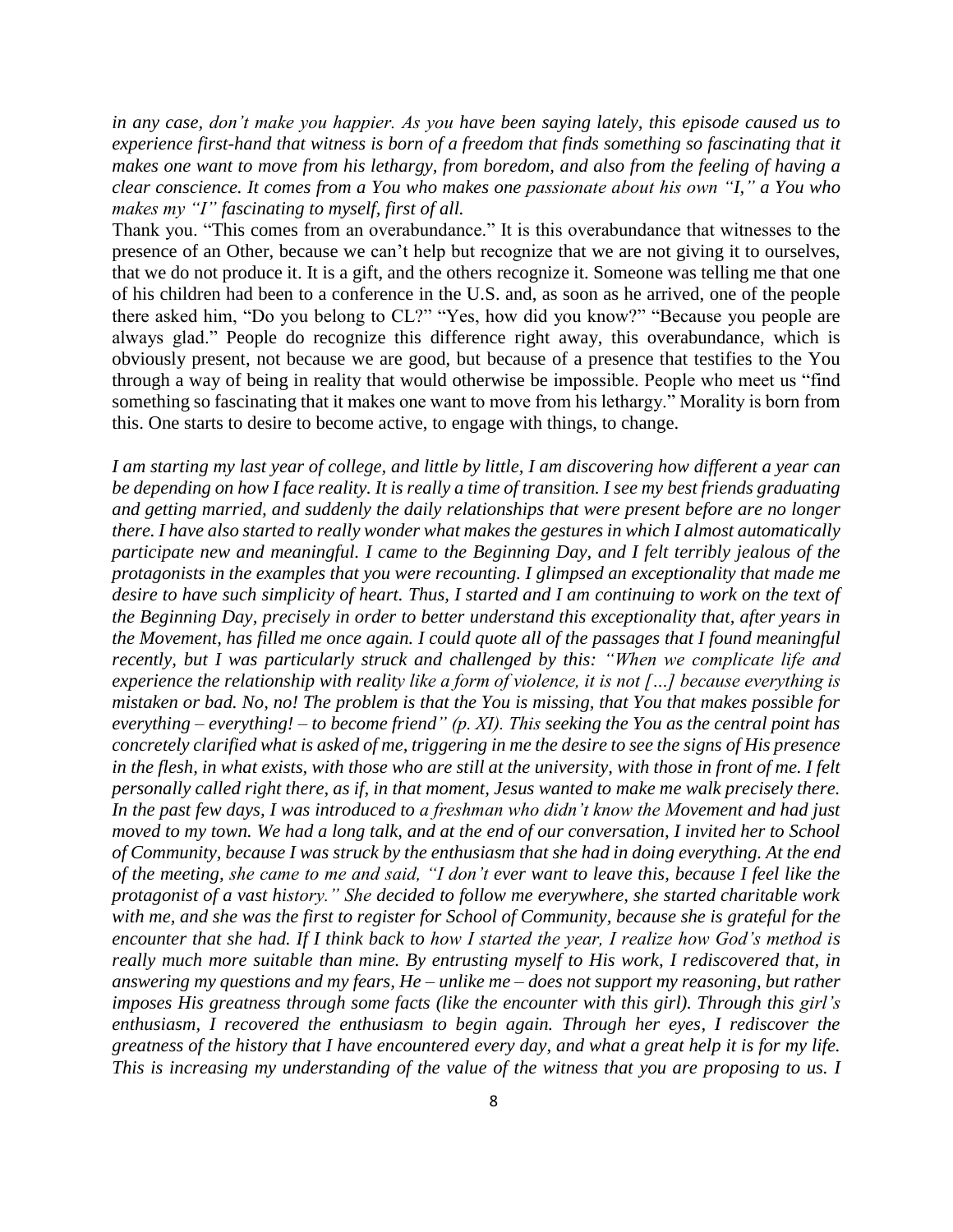*didn't see the three points that you indicated as rules by which one converts the new people whom he meets, but as tools for our own personal conversion first of all, and to help us to be constantly challenged. Only thus can one encounter and let himself be changed by the last comer.*

Thank you. This is God's method, which causes us to encounter this young woman and gives her and her enthusiasm to us as a gift: "I don't ever want to leave this," and she immediately gets involved in everything. The change happens in her precisely because of that start, that spark that was kindled in her, which changes her more than anything else. You connected this to God's method. If we only paid attention to how God acts! You would have never convinced her with your own efforts, not even by tying her down. On the contrary, God's method, which doesn't seem effective enough for us, is the only one that truly changes people's lives and generates the Christian community. As the *Acts of the Apostles* say, new members are assimilated into the Christian community, that is, into this friendship that we live. That is why understanding the method makes things easier for us, because otherwise we miss out on what the Mystery is giving to us. Because, my friend, what greater thing could the Mystery give to you in order to start this special year in your life, than a young woman who challenges you and becomes such a witness for you?

*A few weeks ago, I met an elderly woman who was sick. I went to see her, and she told me, "I really wanted to see you, to speak to you, to hear from you, because I no longer think about God, except for when I argue with Him every now and then." Then she said, "You know, I have done many things in my life." I looked at her, a bit puzzled, and she continued, "Well, yes, you know, when I was young I had this desire to rebel, particularly from a sexual point of view, and so I was getting tangled up; I did many things that were not right, I even had some abortions." At that point, I was moved by her, I couldn't leave – because God doesn't leave me – and so I went closer to her, she opened her arms, and I hugged her. She told me, "Listen, you are the only one with whom I am free to talk about these things." And she added, "How can one become part of CL? I would like to join it. And you also have to come over for dinner; I will make something that you like." In that moment, I didn't answer, I didn't know what to say. Two days ago, she called me and said, "I wanted to get in touch with you. I miss you. When are you coming back?" I was really moved, because this is the question that life asks my life: is there someone in life without whom you cannot live? So much so that you have to ask, "When are you coming back?" Because if you don't come back, life is not life.*

"When are you coming back?" It's all there! All of a person's morality is reawakened by a relationship. Even a person with this history behind her – whom you would think it is impossible to move, even with a crane – can be moved "within" by an encounter that reopens a path. These extreme examples make us understand that, even in situations in which everything has collapsed, where not even the most basic remorse is felt, everything can start again. But how does it start again? We have to look at how God starts it again. In fact, sometimes when we try to make things start again with our own methods, we ruin everything. That is why we spoke of the primacy of the Event over ethics at the Beginning Day – not because we want to get rid of ethics, but because ethics are born from the Event. In fact, when the Event is lacking, all ethics fade. We don't become more moral because we continue to recall each other to morality; it has to happen. "When are you coming back?" We heard it this evening in many examples: where is the desire to move, the desire to change, born? Where is it born in each of us? Each of us has to look at what sets him in motion, where the desire to change his life comes from. Only if this origin happens, can morality be born, as Fr. Giussani always taught us. Morality is born in front of the Presence. Morality is born from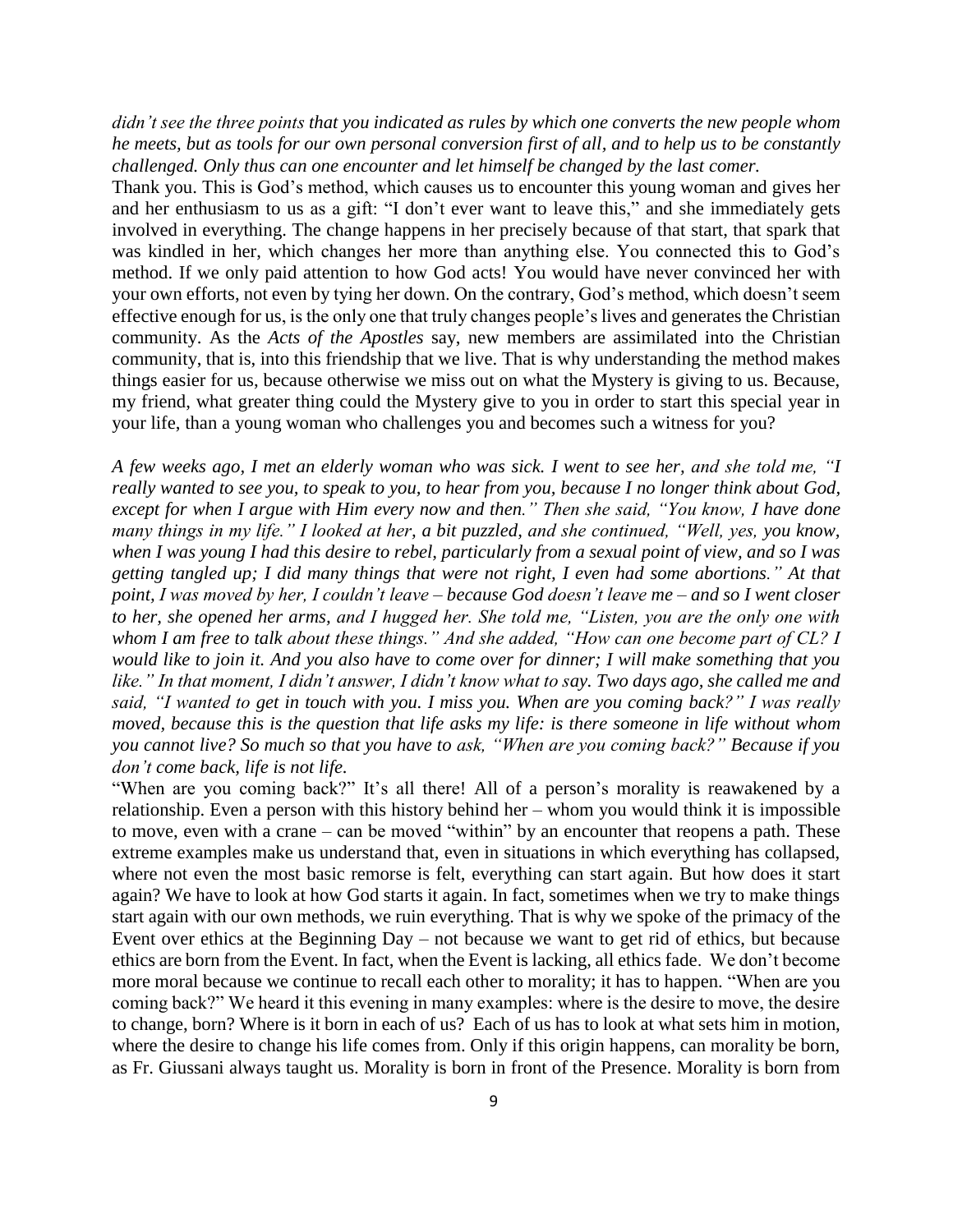the attraction of feeling embraced like that, like Zacchaeus or Matthew. Or Peter, who, after having erred, finds himself being asked, "Do you love me?" This is a challenge to our mentality first of all. From where do we think we can start in order to change – both ourselves and the others? Only by stopping and looking at what the Mystery does: "Do you think that you can change by doing it your way? I challenge you. It's not that I don't know what man's situation is; it's not that I don't know you. If I did what I did, it is because this method is the only way to resurrect the 'I,' even from its own ashes."

The next School of Community will be held on Wednesday, November  $18<sup>th</sup>$  at 9:00 pm. We will begin to work on *Recognizing Christ*, which is the second lesson of the Fraternity Exercises. This doesn't mean that we should set aside the many examples that can help us to understand that text, too. We will begin with Fr. Giussani's lesson, because many of the things that we said at the Beginning Day have to  $do - as$  you will see – with what this lesson says. It will help us to understand more clearly what we said at the Beginning Day, about what God's method is and how I can recognize it. Correspondence – it is correspondence that allows us to recognize the presence of the Mystery. Why? Because it sets the totality of the "I" in motion, because it regenerates my "I." In this historical moment, in which we see the collapse of everything, the only thing that does not collapse is this "I" that we see, that is the witness of His work among us, and that reawakens people. Thus reality begins to change again. That is why we will now tackle *Recognizing Christ*, continuing along the same lines, on the same path that we are already following. For next time, we will read pages 63-75 of the Exercises booklet.

During the coming months, the Book of the Month will be *La bellezza disarmata* [*Unarmed Beauty*]. This book is an attempt to offer the reasons of the experience that we are living in the face of many challenges, as I had the opportunity to say, for example, in an interview with  $Tg2$ Mizar [an Italian news channel], which you can see on the CL website. I will present the book in Rome on November 5<sup>th</sup>, together with Cardinal Tauran and Luciano Violante. Roberto Fontolan will moderate the presentation. The event will begin at 6:30pm, and it will be possible to follow it live on our website.

In order to promote or organize public presentations of the book in your towns, you can contact the Italian Association of Cultural Centers.

This year, the AVSI Tents fundraising campaign has the following title: "Refugees and Us: All on the Same Journey." We want to embrace Pope Francis' appeal, which invites us to accept the challenge of the history that we are all living and to welcome the refugees. We are already seeing the enthusiastic response of many people and communities that want to take the initiative. The Tents campaign is a tool and a proposal to become involved in this. The AVSI campaign aims to support some projects, particularly in South Sudan, Iraq, Syria, Lebanon, Jordan, and Italy. AVSI has also created a new and important service called Network#ProfughiEnoi. The topic of refugees is complex and delicate, because there are also juridical issues that are beyond our area of expertise. With this initiative, AVSI plans to collaborate with organizations that are already active at different levels in our country with respect to refugees, and to direct to this entity both those who desire to better understand what is happening and those who ask for advice on how to help concretely. You can find more detailed information about this initiative on the AVSI website.